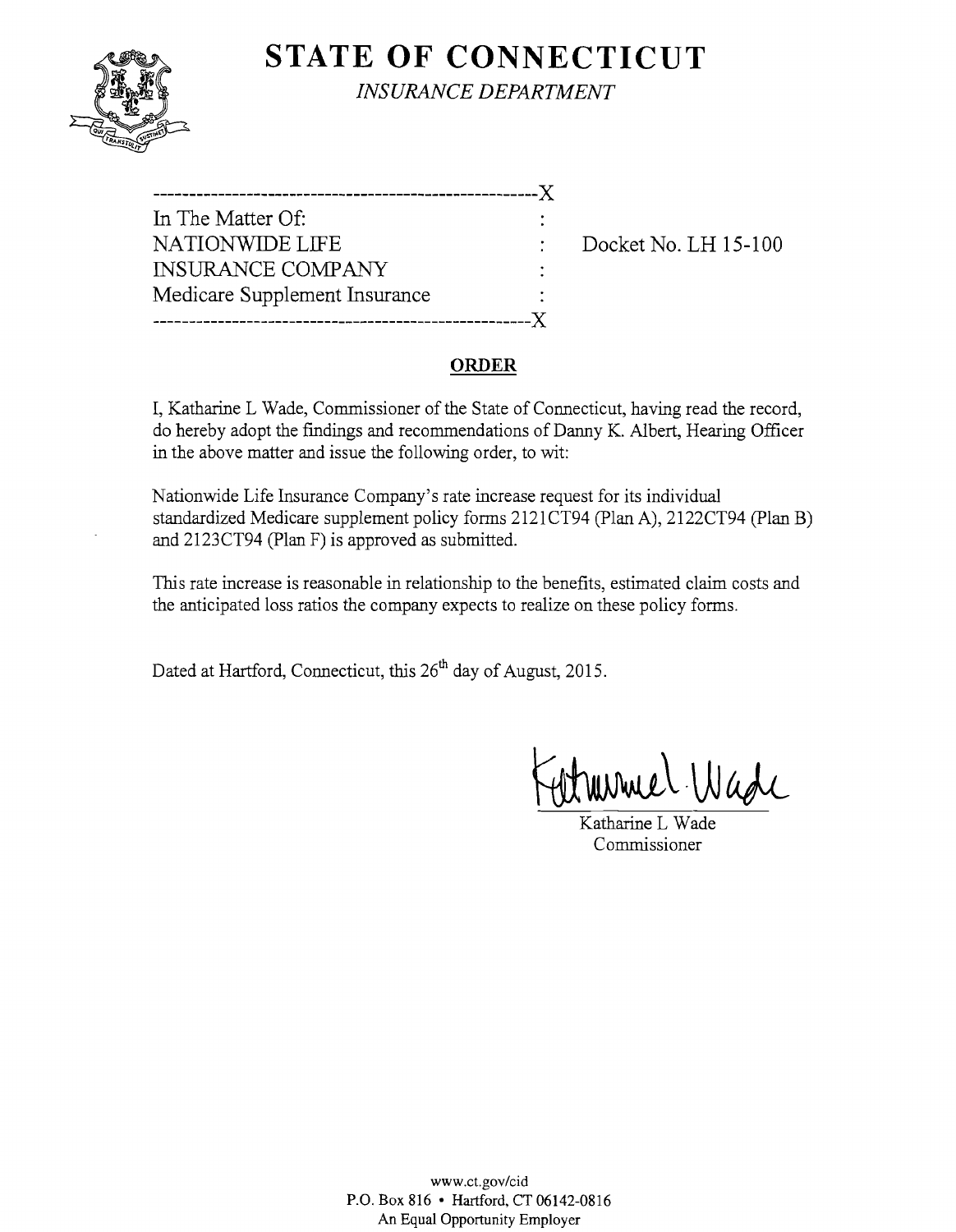# **STATE OF CONNECTICUT**



*INSURANCE DEPARTMENT* 

| -------------------------     |  |
|-------------------------------|--|
| In The Matter Of:             |  |
| NATIONWIDE LIFE               |  |
| <b>INSURANCE COMPANY</b>      |  |
| Medicare Supplement Insurance |  |
|                               |  |

Docket No. LH 15-100

## **PROPOSED FINAL DECISION**

## **1. INTRODUCTION**

The Insurance Commissioner of the State of Connecticut is empowered to review rates charged for individual and group Medicare supplement policies sold to any resident of this State who is eligible for Medicare. The source for this regulatory authority is contained in Chapter 700c and Section 38a-495a of the Connecticut General Statutes.

After due notice a hearing was held at the Insurance Department in Hartford on August 6, 2015 to consider whether or not the rate increase requested by Nationwide Life Insurance Company on its individual standardized Medicare supplement business should be approved.

No members from the general public attended the hearing.

No representatives from Nationwide Life attended the hearing.

The hearing was conducted in accordance with the requirements of Section 38a-474, Connecticut General Statutes, the Uniform Administrative Procedures Act, Chapter 54 of the Connecticut General Statutes, and the Insurance Department Rules of Practice, Section 38a-8-1 et seq. of the Regulations of Connecticut State Agencies.

A Medicare supplement (or Medigap) policy is a private health insurance policy sold on an individual or group basis which provides benefits that are additional to the benefits provided by Medicare. For many years Medicare supplement policies have been highly regulated under both state and federal law to protect the interests of persons eligible for Medicare who depend on these policies to provide additional coverage for the costs of health care.

Effective December 1,2005, Connecticut amended its program of standardized Medicare supplement policies in accordance with Section 38a-495a of the Connecticut General Statutes, and Sections 38a-495a-l through 38a-495a-21 of the Regulations of Connecticut Agencies. This program, which conforms to federal requirements, provides that all insurers offering Medicare supplement policies for sale in the state must offer the basic "core" package of benefits known as Plan A. Insurers may also offer anyone or more of eleven other plans (Plans B through N), www.ct.gov/cid

P.O. Box 816 • Hartford, CT06142-0816 An Equal Opportunity Employer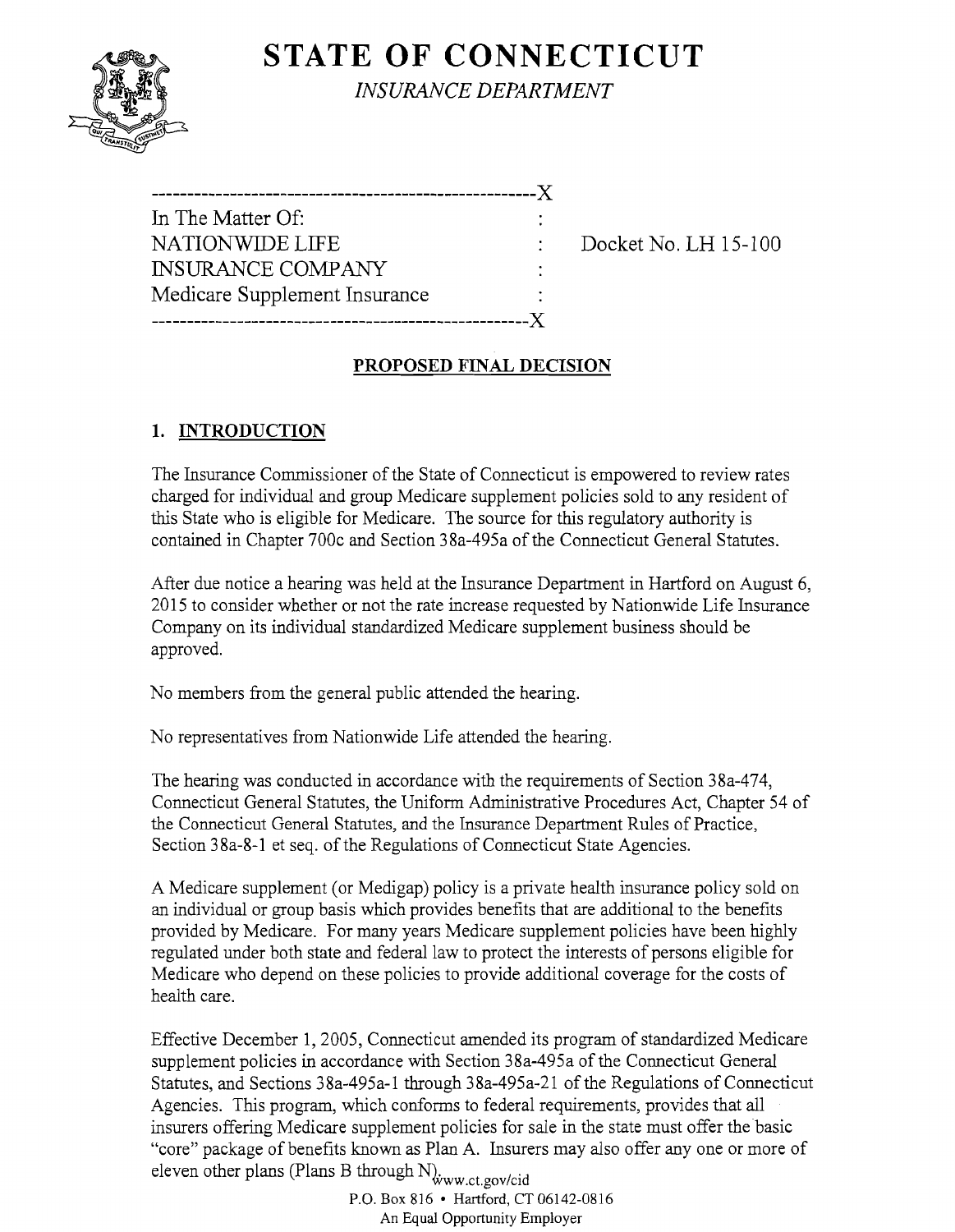Effective January 1,2006, in accordance with Section 38a-495c of the Connecticut General Statutes (as amended by Public Act 05-20) premiums for all Medicare supplement policies in the state must use community rating. Rates for Plans A through N must be computed without regard to age, gender, previous claims history or the medical condition of any person covered by a Medicare supplement policy or certificate.

The statute provides that coverage under Plan A through N may not be denied on the basis of age, gender, previous claims history or the medical condition of any covered person. Insurers may exclude benefits for losses incurred within six months from the effective date of coverage based on a pre-existing condition.

Effective October 1, 1998, carriers that offer Plan B or Plan C must make these plans as well as Plan A, available to all persons eligible for Medicare by reason of disability.

Insurers must also make the necessary arrangements to receive notice of all claims paid by Medicare for their insureds so that supplemental benefits can be computed and paid without requiring insureds to file claim forms for such benefits. This process of direct notice and automatic claims payment is commonly referred to as "piggybacking" or "crossover".

Sections 38a-495 and 38a-522 of the Connecticut General Statutes, and Section 38a-495a-10 of the Regulations of Connecticut Agencies, state that individual and group Medicare supplement policies must have anticipated loss ratios of 65% and 75%, respectively. Under Sections 38a-495-7 and 38a-495a-10 of the Regulations of Connecticut Agencies, filings for rate increases must demonstrate that actual and expected losses in relation to premiums meet these standards, and anticipated loss ratios for the entire future period for which the requested premiums are calculated to provide coverage must be expected to equal or exceed the appropriate loss ratio standard.

Section 38a-473 of the Connecticut General Statutes provides that no insurer may incorporate in its rates for Medicare supplement policies factors for expenses that exceed 150% of the average expense ratio for that insurer's entire written premium for all lines of health insurance for the previous calendar year.

## II. **FINDING OF FACT**

After reviewing the exhibits entered into the record of this proceeding, and utilizing the experience, technical competence and specialized knowledge of the Insurance Department, the undersigned makes the following findings of fact:

- 1. Nationwide Life Insurance Company has requested a 6.0% rate increase for its individual standardized Medicare supplement policy forms 2121CT94 (Plan A), 2122CT94 (Plan B), and 2123CT94 (Plan F).
- 2. There were 2,459 policies nationwide and 107 in Connecticut as of  $3/31/15$ . The majority of these policies are in Plan F, 1,703 nationwide and 41 in Connecticut.
- 3. This is a closed block of business.
- 4. The last rate increase approved was 6.0% for all three plans, with an approval date of 5/30/13.